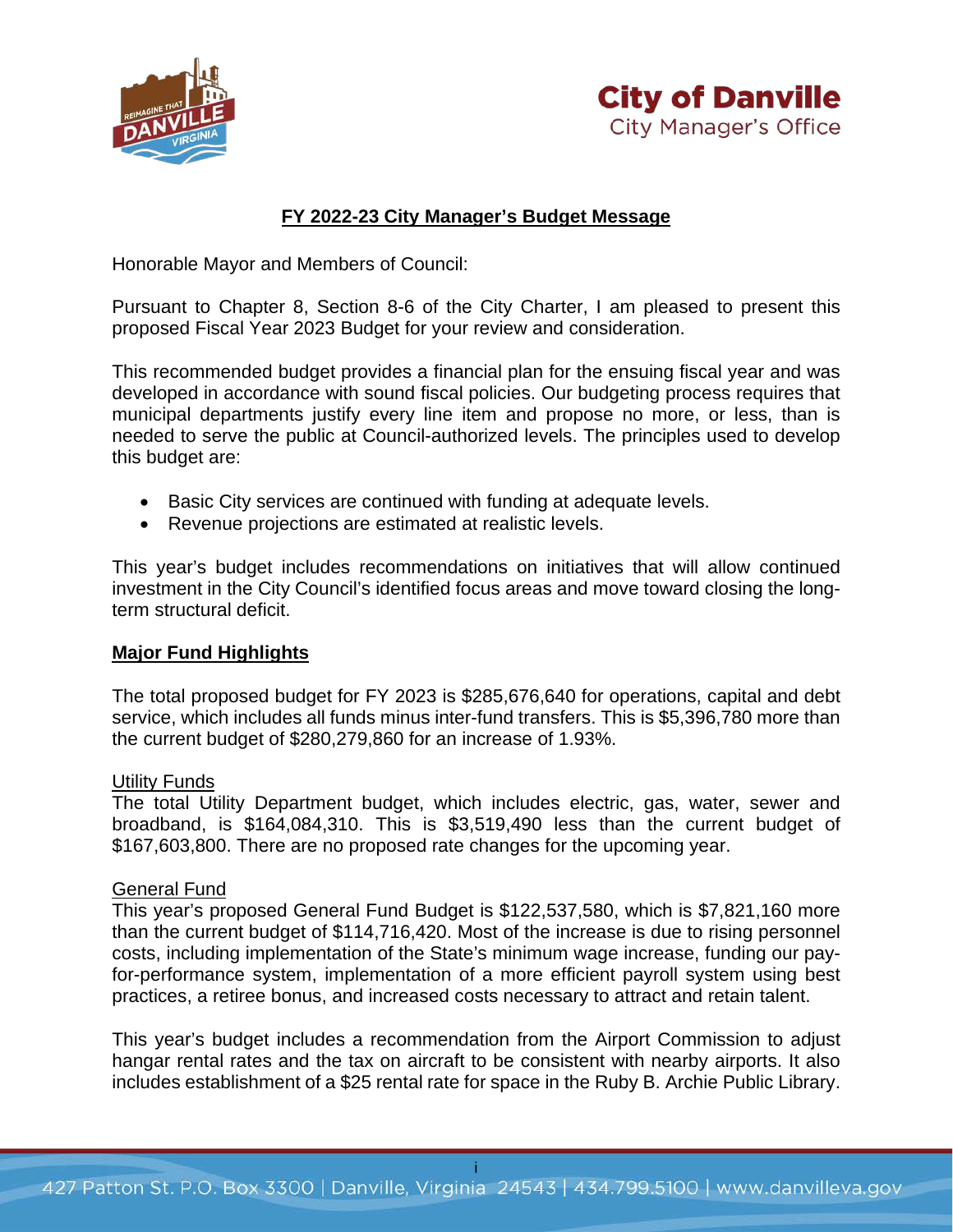There is \$1,217,000 budgeted to continue the City's pay-for-performance system, which will provide for an average increase of 3% for employees, depending on performance. The budget also includes \$650,000 to pay for a retiree bonus, per the policy that allows for a bonus whenever the consumer price index increases 5% over the previous bonus and there are sufficient funds available to pay for this bonus.

Last year, we stopped the practice of using General Fund Balance to pay for economic development special projects. This year's plan is to use a combination of American Rescue Plan Act funds, upfront casino payment funds, and remaining bond anticipation notes to pay for capital, special projects, and economic development program costs. The FY 2024 budget will be the first year with new casino resort-related revenues. Per the recommendation of the 2020 Investing in Danville committee report, we plan to use these revenues to pay for investments in education and initiatives to improve economic opportunity and prosperity for our residents.

The City's revenue forecasts are favorable as compared to last year. We anticipate a \$340,000 increase in current and delinquent real estate tax collection and a \$1,273,580 increase in personal property tax collection. The City is also expecting a nearly \$846,170 increase in sales tax revenue, an increase of \$1,028,680 in meals tax and \$513,450 in hotel/motel revenue due to the rebounding economy.

## **City Council Priorities**

The guiding principles for development of this budget include a focus on the City Councilidentified priority areas of:

- Education
- Economic Development
- Public Safety

## *Support for the Success of our Youth*

Each of the categories above touches on an over-arching priority that has always been held by City Council and City staff. For Danville to have the kind of success we desire, we need to invest in the success of our youth. In the following narratives, you will see initiatives that make it clear that the City is determined that young people are provided every opportunity to participate in the growth and wealth-building that is coming to our area. This includes leveraging partnerships with Danville Public Schools to implement a robust athletics program that gives children a positive outlet for their energy, increased resources for crime prevention through the expansion of successful programs like Project Imagine, and continuing support for economic development initiatives that expand opportunities for all parts of our community. Also included is dedicated funding for the "Experience Works" internship program that is a partnership between the City of Danville, Danville Public Schools, the Institute for Advanced Learning and Research, West Piedmont Virginia Career Works, and Goodwill of the Valleys.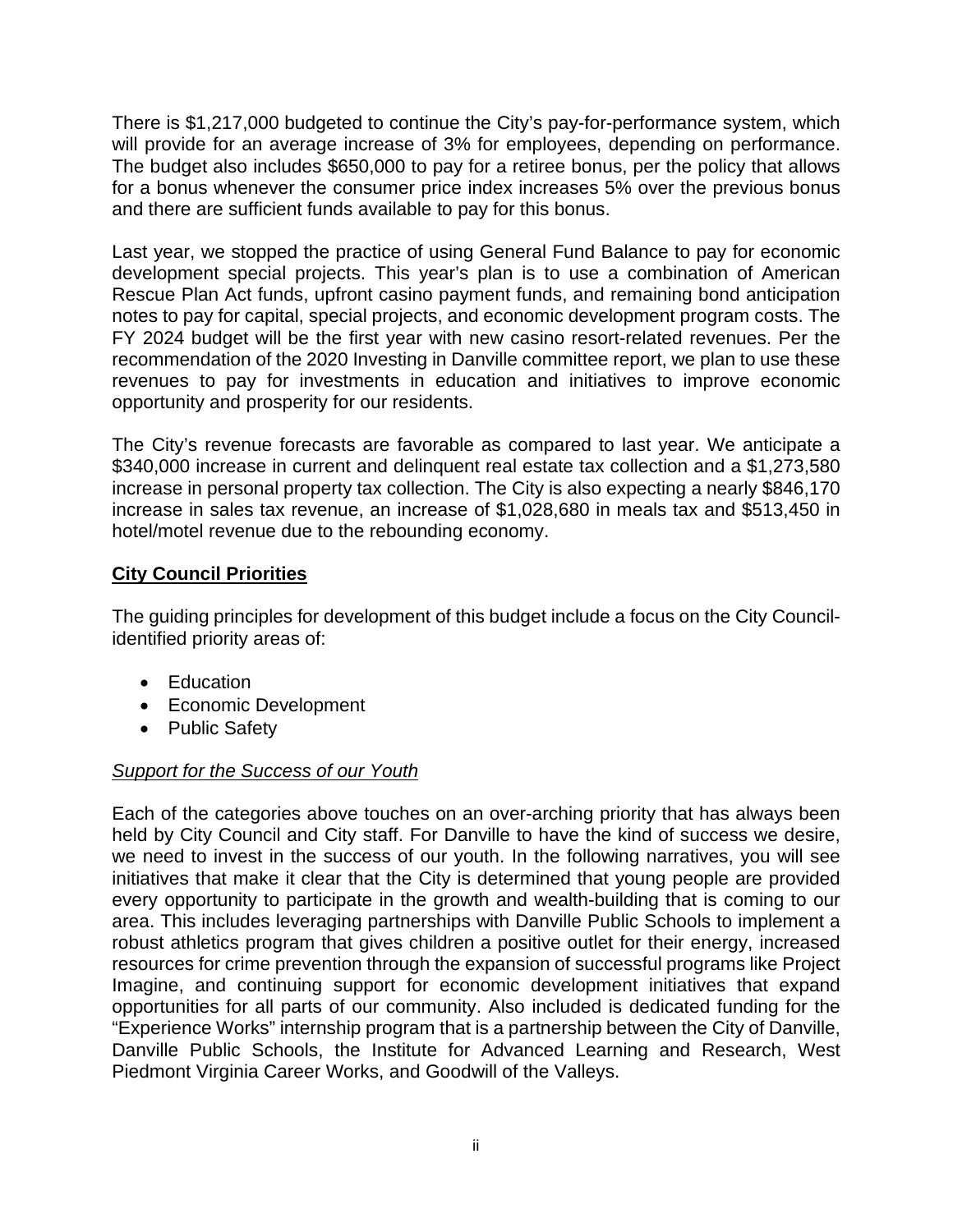### *Education*

While the state has not yet finalized its budget for the following year, all signs are pointing toward increased funding for all school systems and additional funds for high-poverty districts. The recommended budget provides flat funding for school operations in the amount of \$22,812,500.

According to Superintendent Dr. Angela Hairston, Danville Public Schools can sustain its operations with flat funding for the second year in a row because of how they've allocated new federal dollars through the various Covid-19 grant programs. This enabled them to maintain face-to-face instruction throughout this school year, increased enrollment, allowed for five additional instructional days to address learning loss, and contributed to the reduction in class sizes. Their planned capital improvements, utilizing a combination of federal and local funds, include using the Langston High School campus for Galileo Magnet High School, the Central Office, and the Maintenance Department. These moves are projected to save a minimum of \$285,000 per year.

Dr. Hairston has acknowledged that the school system needs improvement. They are currently working closely with the Virginia Department of Education to implement changes that will, over time, improve student performance. The goal is to make Danville Public Schools a destination school system in our region. To monitor the progress more closely, City Council requested that the Superintendent request local funding by category. When the DPS budget is presented for adoption by City Council, I recommend that it be adopted by category, so that the funds may only be used for purposes specified by City Council. Should changes need to be made mid-year, DPS will need to submit a justification and get approval to transfer funds between the categories.

The proposed budget also includes \$2 million to be used by Danville Public Schools to pay for capital expenses such as roof and HVAC equipment replacements and other building repairs. This will be funded using bond proceeds and represents the only planned General Fund borrowing in the upcoming year.

Last year, voters approved a referendum to establish a 1% local option sales tax for school construction and renovation and the ability to borrow funds to pay for projects. Based on current estimates for interest rates and sales tax revenue, we expect to generate about \$129 million in bond proceeds to pay for projects. Danville Public Schools is currently holding public information sessions to receive input from the public on planned projects.

### *Economic and Community Development*

For several years, Danville has taken bold action to attract businesses and industry to our community and region. We have invested in industrial recruitment, retention and expansion through incentives, and workforce development. Also, our efforts to revitalize neighborhoods and focus on our award-winning River District has made Danville attractive to residents, businesses, and visitors alike.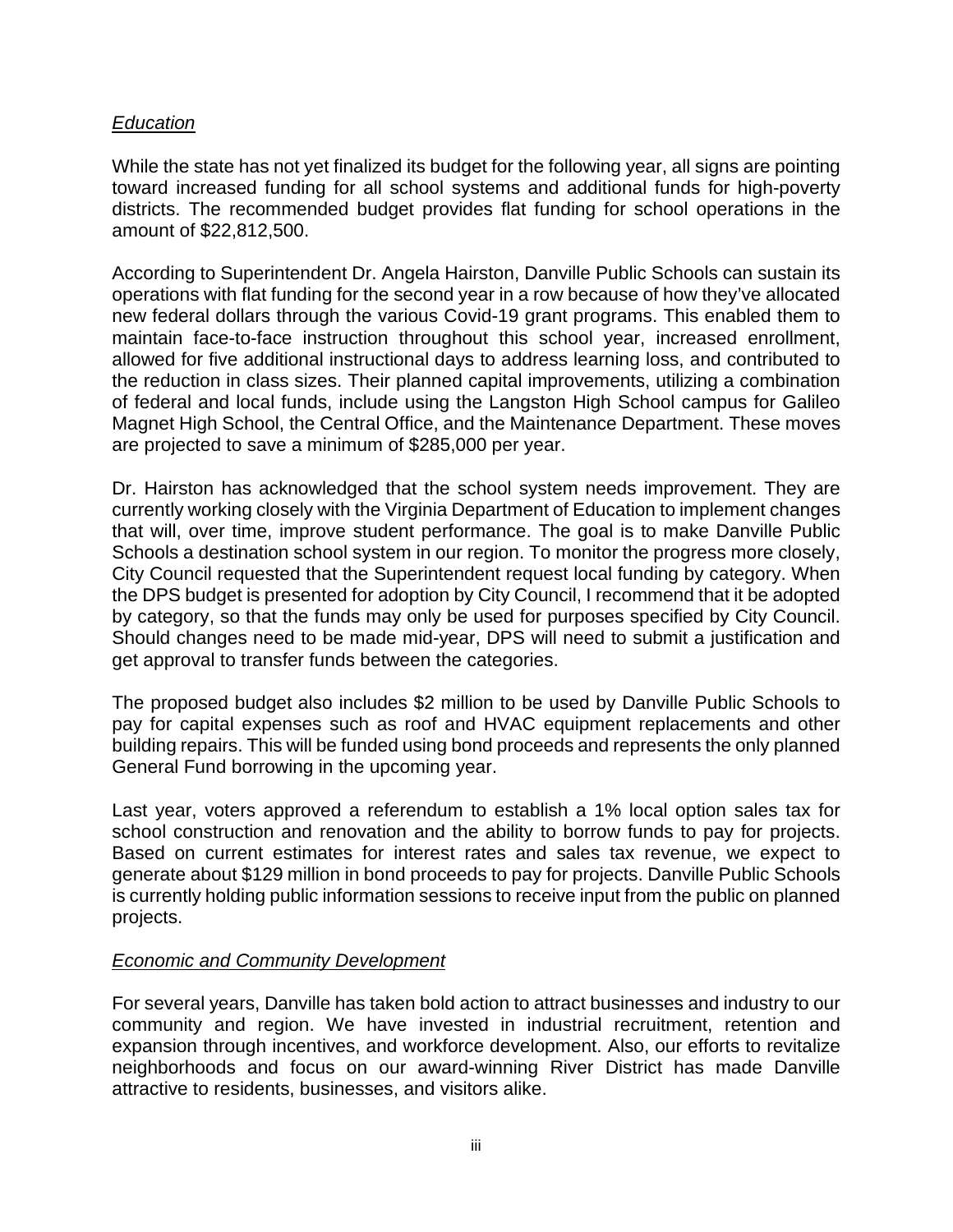Since conceptualizing the River District in 2008, the City and its public partners have invested about \$50 million, resulting in \$252 million in private investment within the District. This now includes over 1,100 apartments completed or in development, 17 eating/drinking establishments, and multiple retail and entertainment options. Last year, the City Council approved over \$5 million in outside funding for the Riverfront Park, which is currently in the State and Federal permitting phase of development.

The investments made over the past 15 years have resulted in tremendous new economic opportunity for our residents. Since 2018, Danville and Pittsylvania County announced over \$1.1 billion in new capital investment and nearly 4,000 new jobs, much of it happening in Danville and industrial parks owned by Danville and Pittsylvania County. Site Selection Magazine recently ranked Danville as a Top 10 Micropolitan community because of our success in business recruitment.

The Southern Virginia Megasite at Berry Hill is the largest megasite in Virginia and continues to see a lot of prospect activity and was recently certified by Quest Site Solutions for site readiness. The years of effort that current and past leaders of Danville and Pittsylvania County put into making this property ready for potential large-scale manufacturers has resulted in a substantial increase in prospect activity, which gives me confidence that a major prospect will select this site for operations in the near future.

To sustain this success, the proposed budget includes:

- \$1,000,000 for neighborhood revitalization efforts.
- Over \$5 million for various economic development projects and initiatives that are expected to produce new economic opportunity for our residents and a reasonable return on investment over time. This includes such items as grant programs, already-approved incentives, and investments in sites and buildings.
- \$650,000 for enhancements to Coates Recreation Center
- \$410,000 to pay for design services related to converting the White Mill bridge to a pedestrian bridge with access to the Riverwalk Trail.
- \$300,000 to continue the Experience Works Internship Program
- \$200,000 to continue the tourism marketing program that will work to encourage new visitors to Danville to explore businesses in our City and region.
- \$100,000 to establish an Arts' Council that will focus on diversity in performing arts events for the community.

# *Public Safety*

A few years ago, "reducing violent crime" was the City Council's top priority, and the focus put on this area has produced incredibly positive results. Recently, the Police Department announced that since implementing neighborhood-oriented policing, the City has seen over a 50% drop in violent crime when comparing a three-year window prior to implementation to now. We intend to continue to push initiatives with the goal of making Danville a family-friendly community. These initiatives include: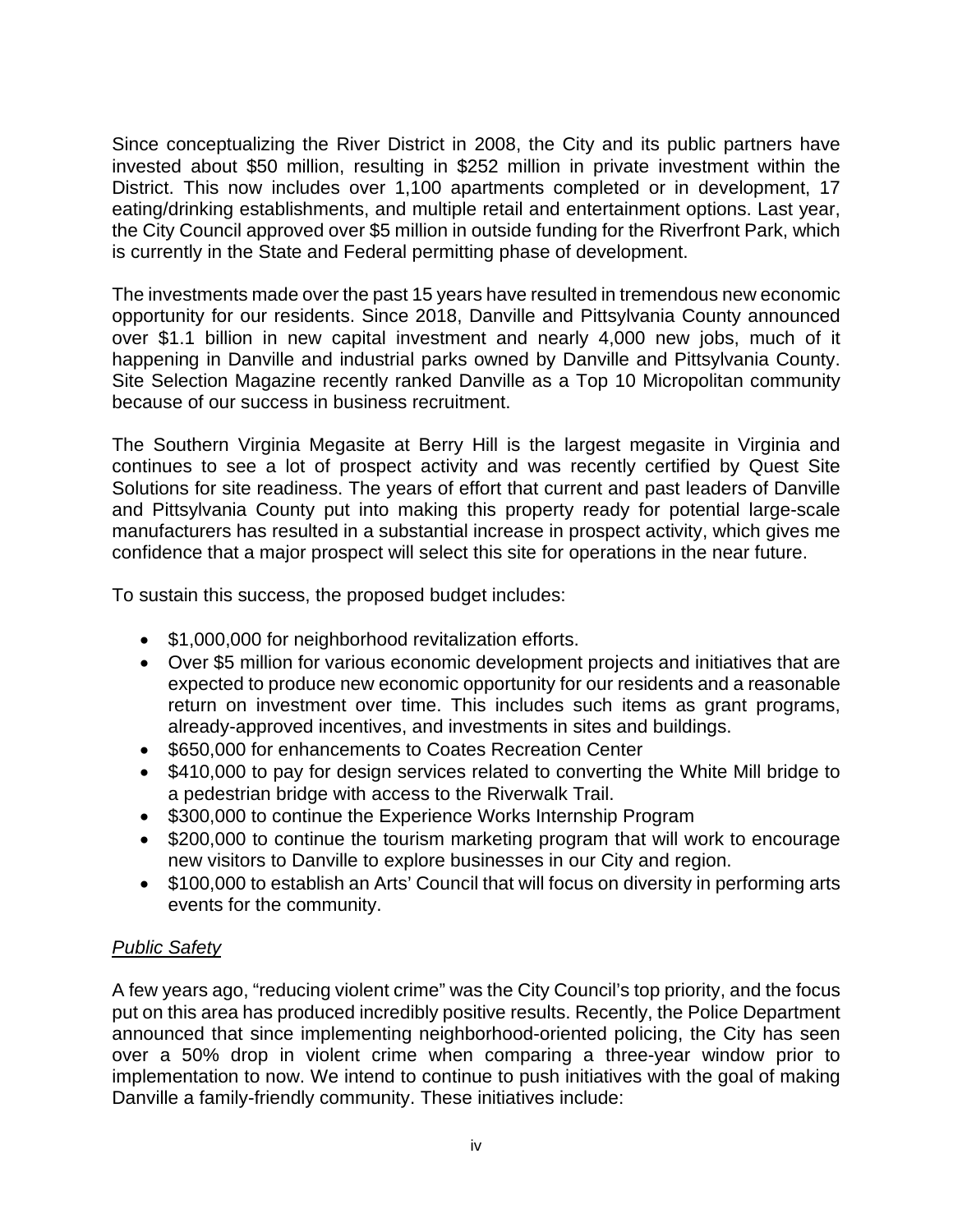- Continued implementation of the Office of Juvenile Justice and Delinquency Prevention's Comprehensive Gang Model. The City has received over \$200,000 in grants to help fund this effort over the past few years. This has enabled the program to hire outreach workers to assist at-risk youth. The recommended budget includes funding two new positions, which will be discussed in further detail in the "New Positions and Reclassifications" section of this document.
- \$686,580 to pay for various equipment related to the new Police Headquarters, video surveillance program, and replacement of other equipment.
- Continued efforts in the Police Department to connect with youth of all ages through dedicated youth engagement officers.
- Increased focus on community policing through neighborhood walks, coffee with a cop, added presence in schools, among other activities.

### **Multi-Year Financial Forecasting**

The budget team continues to use multi-year financial forecasting to guide development of the recommended budget. In the coming years, Danville is poised to experience significant growth that will have a positive impact on the prosperity of our residents and on local tax revenues.

In 2020, the citizens of Danville voted to approve casino gaming, which enabled Caesars Virginia to begin planning for a resort-style casino at the former Dan River Mills industrial property in Schoolfield. Construction is underway and the resort is expected to open during the Fiscal Year 2024 budget.

The City negotiated a development agreement that included a \$15 million upfront payment, \$5 million to purchase IDA-owned property, and a guarantee of at least \$5 million per year in gaming tax revenue. Last year, Caesars announced it plans to invest at least \$500 million to develop the site in the first phase with additional investment likely to come in future years. The expected annual revenue is projected to be over \$35 million per year, once the resort is fully operational.

The challenge for this recommended budget is that, while we know new significant revenue sources are on the way, it will not be available until the FY 2024 budget. In addition, since not all the projected revenues are guaranteed and there are no trends to use to forecast revenues, it is difficult to make long-term plans for the funds.

Thankfully, the City expects to receive the second half payment of the over \$29 million in American Rescue Plan Act funds in the coming months. The budget team looked for a variety of ways to use our ARPA allocation in ways that both qualify as allowable costs and have long-term benefits for City operations. These funds, remaining bond anticipation note revenue from the current year, and remaining upfront casino funds will enable the City to bridge the gap between now and when the casino resort is producing ongoing revenues.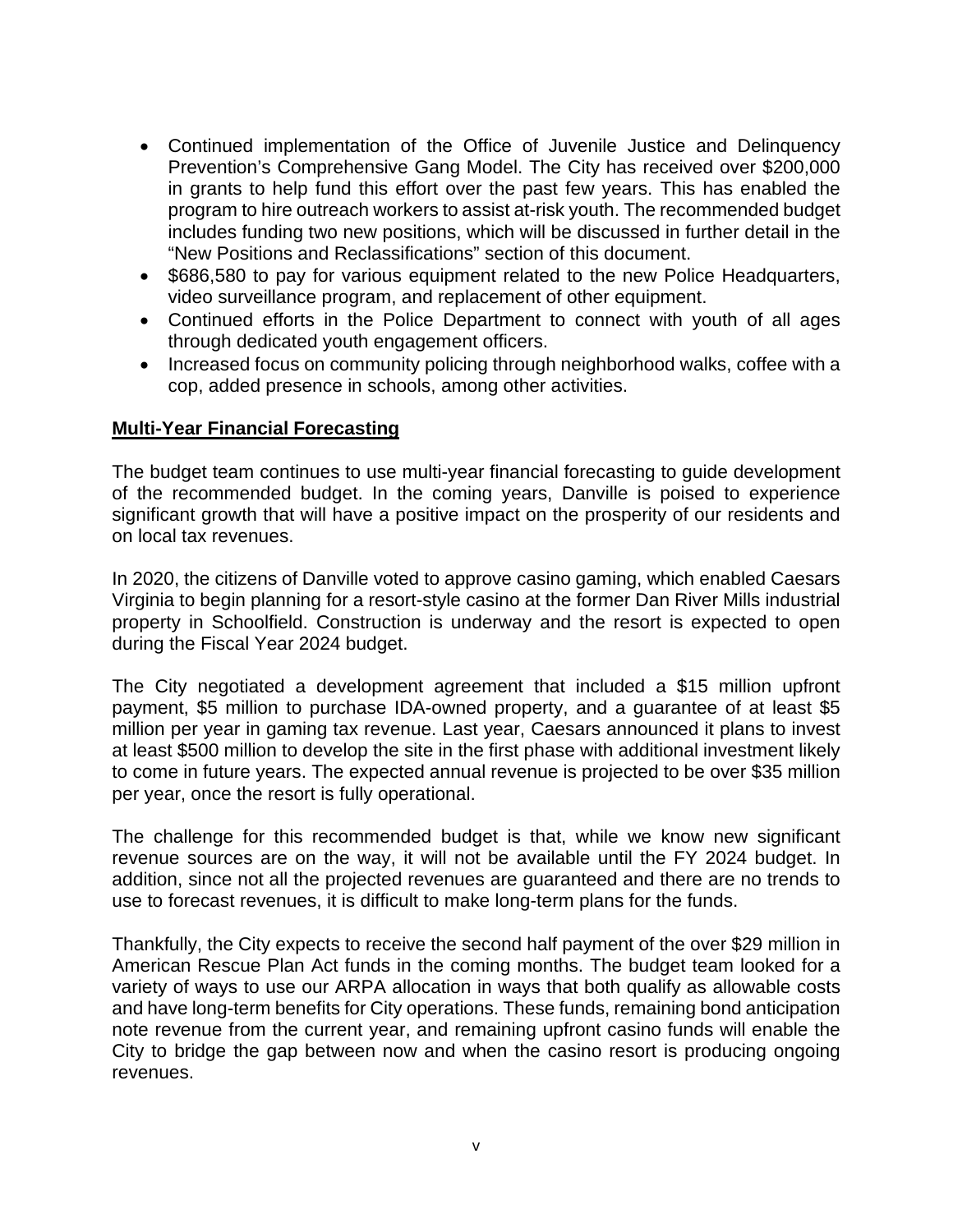## **Authorized Position Changes**

This year's budget includes funding for 11 new positions and elimination of two positions. It also includes reclassifications of 15 existing positions and establishment of two more positions, with no funding. The following are brief descriptions of the new position requests:

- Gang Prevention Two new positions are included to continue our effort to reduce gang activity and quickly respond to gang-related crime at a total cost of \$112,303. A Community Liaison position will assist the office with outreach efforts at a cost of about \$33,000 per year. An Outreach Director, at a cost of about \$79,000, will assist in managing the three Outreach Workers and the Community Liaison.
- Social Services A Senior Administrative Specialist is included to assist with the increase in supportive services for the agency. The increase has put a burden on administrative staff. This position is funded with about 84% of State revenue. The local share is about \$4,312.
- Information Technology The City's computer hardware and software assets have increased substantially. IT currently hires outside consultants to manage the work. This position will eliminate the need for outside consultants and will have no impact on the budget.
- Community Development An Electrical Inspector is added to make sure we have enough staff to meet the demands of growth at a cost of \$56,230. Currently, we have one electrical inspector and the demands on that position's time is about double of other inspectors.
- Police Department The Police Department has used temporary personnel to handle the duties of a records clerk. It was determined to be more cost-effective to hire a full-time position to handle this responsibility. The cost is about \$30,000.
- Transit An additional evening dispatcher is included due to the limited number of available office staff who work during the afternoon and evening throughout the week. The cost is about \$32,000.
- Parks and Recreation There are two new position requests included for Parks and Recreation in this budget. A Parks and Recreation Project Manager, at a cost of about \$68,000, will ensure that projects are completed on time and to specifications. In addition, a Parks and Recreation Program Coordinator for Athletics will assist the department in building and sustaining a robust communitybased youth and adult recreation program. The cost of this position is about \$47,500.
- Economic Development As tourism becomes a larger part of Danville's economy, promotion of tourism-related assets is of increasing importance for our community. A robust tourism program requires more than one person handing all the activity necessary for success. In addition, the current Marketing and Research Manager is already overwhelmed providing marketing material in response to a nearly 100% increase in industrial prospect activity. A Tourism Sales Coordinator will provide administrative support to the Tourism Manager and a Marketing Coordinator will assist the Marketing and Research Manager in creating tourism content and